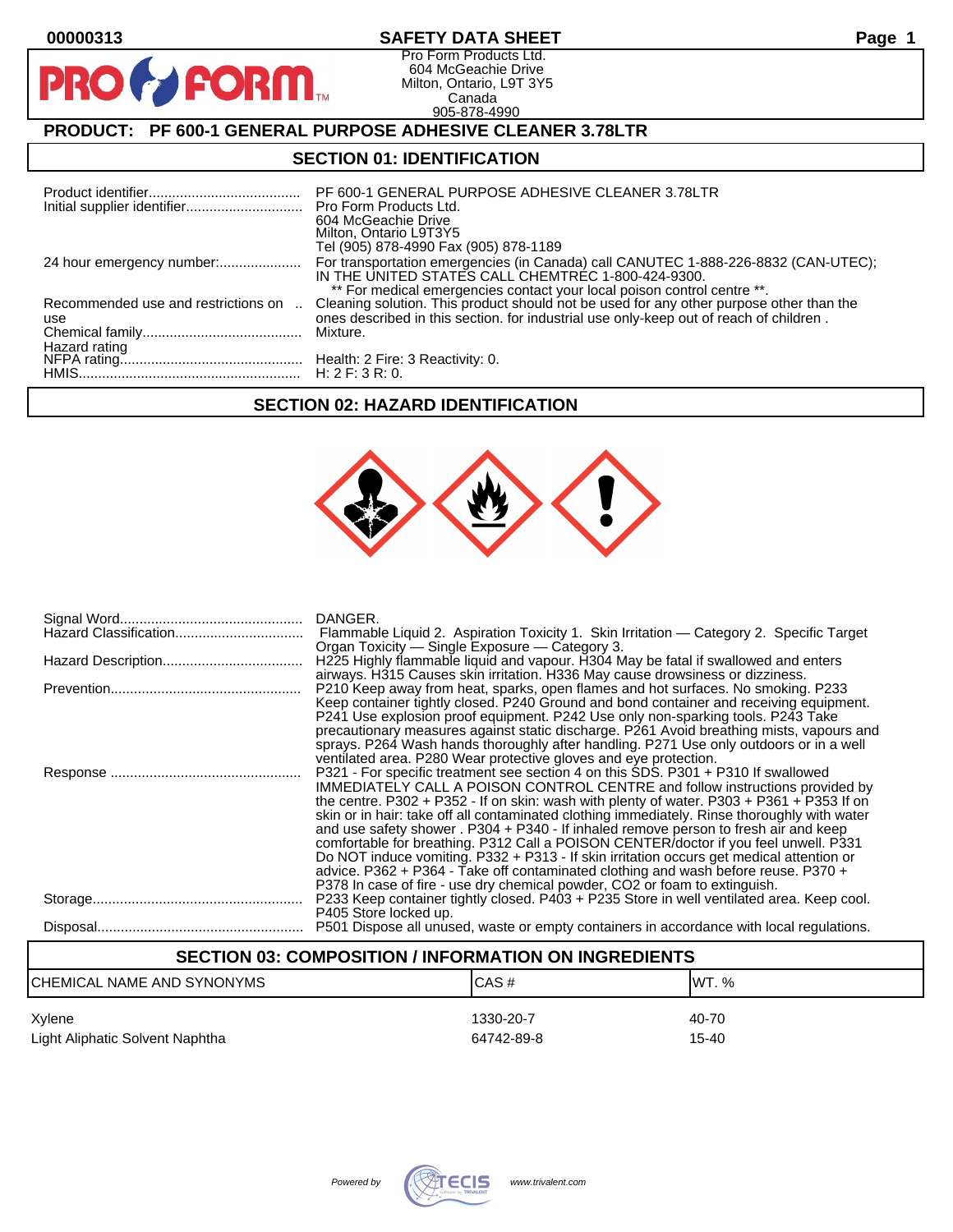### **PRODUCT: PF 600-1 GENERAL PURPOSE ADHESIVE CLEANER 3.78LTR**

#### **SECTION 04: FIRST-AID MEASURES**

| In case of contact, immediately flush eyes, keeping eyelids open, with plenty of water for at                                                                                      |
|------------------------------------------------------------------------------------------------------------------------------------------------------------------------------------|
| least 15 minutes. Obtain medical attention.                                                                                                                                        |
| Remove all contaminated clothing and immediately wash the exposed areas with copious amounts of water for a minimum of 30 minutes or up to 60 minutes for critical body areas. If  |
| irritation persists, seek medical attention.<br>If inhaled, remove to fresh air. If not breathing, give artificial respiration. If breathing is                                    |
| difficult, give oxygen, obtain medical attention.<br>Do not induce vomiting. If ingestion is suspected, contact physician or poison control                                        |
| center immediately. If spontaneous vomiting occurs have victim lean forward with head                                                                                              |
| down to prevent aspiration of fluid into the lungs. Never give anything by mouth to an<br>unconscious person.                                                                      |
| Treat victims symptomatically. See sections 2 and 11. The main hazard from ingestion is aspiration of the liquid into the lungs producing chemical pneumonitis. In the event of an |
| incident involving this product ensure that medical authorities are provided a copy of this<br>safety data sheet.                                                                  |

#### **SECTION 05: FIRE-FIGHTING MEASURES**

Suitable and unsuitable extinguishing ..... "Alcohol" foam, CO2, dry chemical. In cases of larger fires, water spray should be used. Do media not use a solid stream of water. Specific hazards arising from the ............. Oxides of carbon (CO, CO2). hazardous product, such as the nature of any hazardous combustion products<br>Special protective equipment and ............ Firefighter should be equipped with self-contained breathing apparatus and full protective precautions for fire-fighters clothing to protect against potentially toxic and irritating fumes. Cool fire-exposed containers with cold water spray. Heat will cause pressure buildup and may cause explosive rupture. Keep run-off water from entering sewers and other waterways. Dike for water control.

#### **SECTION 06: ACCIDENTAL RELEASE MEASURES**

equipment and emergency procedures<br>Methods and materials for containment.

Personal precautions, protective ............ Ventilate area, eliminate all sources of ignition, sound alarm, avoid all skin and eye contact equipment and emergency procedures and avoid breathing vapours. Methods and materials for containment . Dike area to contain the spill, prevent runoff from going into drains, absorb residual material with an inert absorbent, shovel or pump to a properly labelled container and dispose of as a hazardous waste.

#### **SECTION 07: HANDLING AND STORAGE**

| Precautions for safe handling                                   | Avoid all skin contact and ventilate adequately, otherwise wear an appropriate breathing<br>apparatus. Always adopt precautionary measures against build-up of static which may<br>arise from appliances, handling and the containers in which product is packed. Avoid<br>breathing vapours or mist. Ground handling equipment. Handle and open container with<br>care. Employees should wash hands and face before eating or drinking. Keep away from<br>heat, sparks, and open flame. |  |
|-----------------------------------------------------------------|------------------------------------------------------------------------------------------------------------------------------------------------------------------------------------------------------------------------------------------------------------------------------------------------------------------------------------------------------------------------------------------------------------------------------------------------------------------------------------------|--|
| Conditions for safe storage, including any<br>incompatibilities | Keep away from heat, sparks, and open flames. Keep container closed when not in use.<br>Store away from oxidizing and reducing materials. Store away from sunlight. Do not store<br>close to fertilizers, seeds and foodstuffs.                                                                                                                                                                                                                                                          |  |

## **SECTION 08: EXPOSURE CONTROLS / PERSONAL PROTECTION**

| IINGREDIENTS                       | TWA             | <b>ACGIH TLV</b><br><b>STEL</b>                                                                                                                                                                                | PEL             | <b>OSHA PEL</b><br><b>STEL</b> | <b>NIOSH</b><br>IREL |
|------------------------------------|-----------------|----------------------------------------------------------------------------------------------------------------------------------------------------------------------------------------------------------------|-----------------|--------------------------------|----------------------|
| Xylene                             | 50 ppm          | $150$ ppm<br>CA ON: 100ppm (TWA); 150ppm (STEL)                                                                                                                                                                | 100 ppm TWA     | Not established                | Not established      |
| Light Aliphatic Solvent<br>Naphtha | Not established | Not established                                                                                                                                                                                                | Not established | Not established                | Not established      |
|                                    |                 | Liquid chemical goggles.<br>Local exhaust ventilation is recommended. Wear an appropriate, properly fitted respirator<br>when contaminant levels exceed the recommended exposure limits.                       |                 |                                |                      |
| Appropriate engineering controls   |                 | Chemical resistant gloves.<br>Wear adequate protective clothes.<br>Safety boots per local regulations.<br>Emergency showers and eye wash stations should be available.<br>Local exhaust at points of emission. |                 |                                |                      |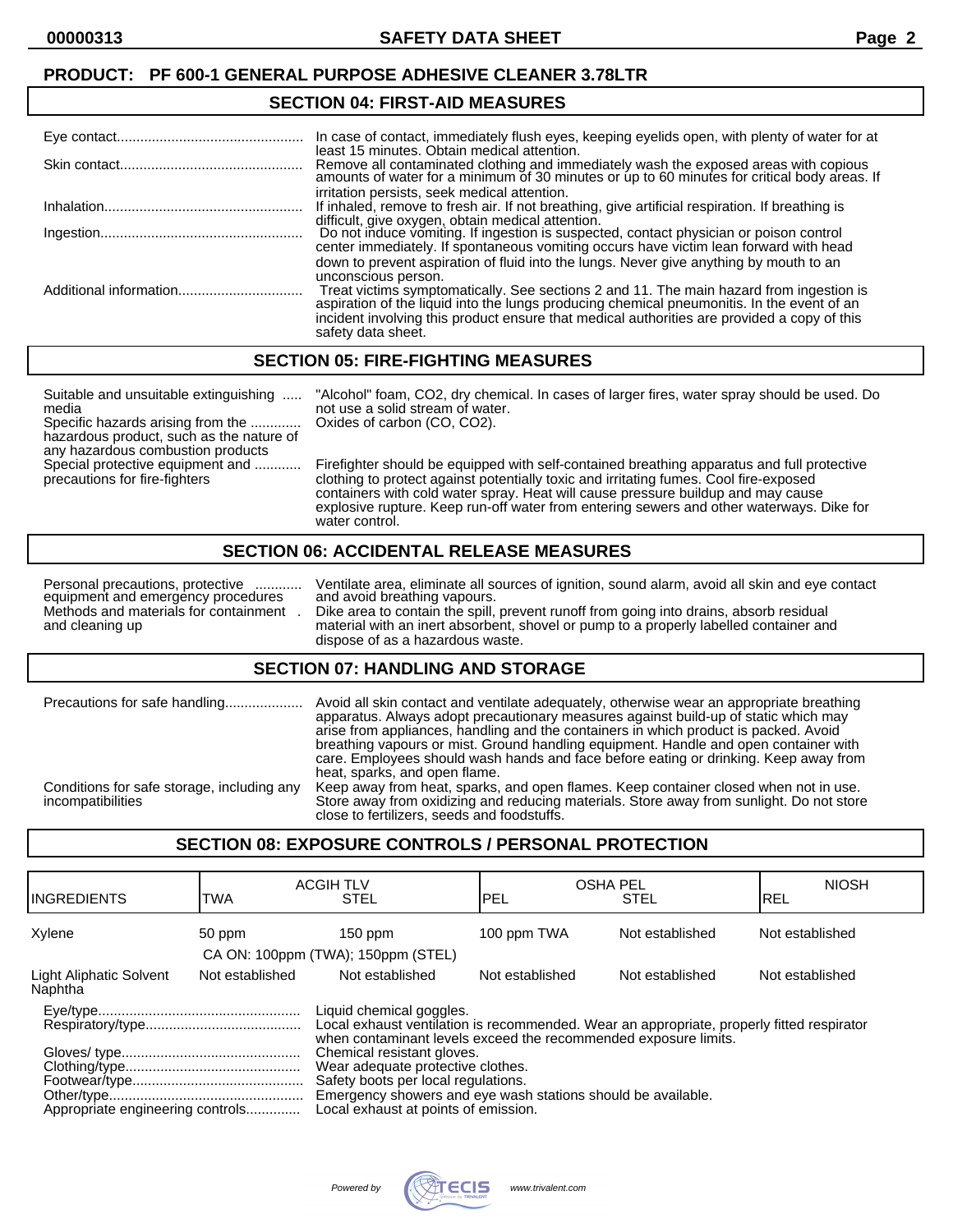## **PRODUCT: PF 600-1 GENERAL PURPOSE ADHESIVE CLEANER 3.78LTR**

### **SECTION 09: PHYSICAL AND CHEMICAL PROPERTIES**

| Appearance/Physical state<br>Odour<br>Odour threshold (ppm)<br>Vapour pressure (mm Hg)<br>pH<br>.<br>Relative Density (Specific Gravity)<br>Melting / Freezing point (deg C)<br>Initial boiling point / boiling range (deg C).<br>Flammability (solids and gases)<br>Flash point (deg C), method<br>Auto ignition temperature (deg C)<br>Upper flammable limit (% vol)<br>Lower flammable limit (% vol)<br>Partition coefficient - n-octanol/water | Liquid.<br>Clear, colourless.<br>Hydrocarbon odour.<br>$1 - 20$ ppm.<br>$< 2.5$ kpa @ 20 $^{\circ}$ C.<br>< 3.9.<br>Not applicable.<br>6.93 $\frac{1}{2}$ b/usq - 0.83 g/mL.<br>No data.<br>Not soluble in water.<br>$118^{\circ}$ C.<br>Not available.<br>Flammable liquid.<br>14°C Closed Cup.<br>$320^{\circ}$ C.<br>7.<br>0.9.<br>Not available.<br>100.<br>819.64 g/L - 6.84 lb/gal. |
|----------------------------------------------------------------------------------------------------------------------------------------------------------------------------------------------------------------------------------------------------------------------------------------------------------------------------------------------------------------------------------------------------------------------------------------------------|-------------------------------------------------------------------------------------------------------------------------------------------------------------------------------------------------------------------------------------------------------------------------------------------------------------------------------------------------------------------------------------------|
|                                                                                                                                                                                                                                                                                                                                                                                                                                                    | Not available.                                                                                                                                                                                                                                                                                                                                                                            |

### **SECTION 10: STABILITY AND REACTIVITY**

| Possibility of hazardous reactions    |
|---------------------------------------|
| Conditions to avoid, including static |
| discharge, shock or vibration         |
| Incompatible materails                |
| Hazardous decomposition products      |

This is a stable material. Stable at normal temperatures and pressures. Hazardous polymerization will not occur. Keep away from heat.

Strong oxidizing agents. By fire:. Dense black smoke. Oxides of carbon (CO,CO2).

## **SECTION 11: TOXICOLOGICAL INFORMATION**

| <b>INGREDIENTS</b>              | <b>LC50</b>                                                                                                                                                                                                                                                                                                                     | LD50                  |
|---------------------------------|---------------------------------------------------------------------------------------------------------------------------------------------------------------------------------------------------------------------------------------------------------------------------------------------------------------------------------|-----------------------|
| Xylene                          | 6350 ppm 4 hours rat                                                                                                                                                                                                                                                                                                            | >3523 mg/kg rat oral  |
| Light Aliphatic Solvent Naphtha | 3400 ppm 4hr rat                                                                                                                                                                                                                                                                                                                | 3000 mg/kg dermal rat |
|                                 | Eye contact. Skin contact. Inhalation.<br>May cause moderate to severe eye irritation. Can cause moderate skin irritation, defatting<br>and dermatitis. Excessive inhalation of vapours can cause respiratory irritation, dizziness,<br>headache, vomiting and unconsciousness. Ingestion is not a likely route of exposure. If |                       |
|                                 | ingested, however, this product may be absorbed and result in gastrointestinal irritation,<br>nausea, vomiting, and diarrhea.<br>Breathing high concentrations of vapour may cause anesthetic effects and serious health<br>effects. Prolonged or repeated skin contact may cause drying or cracking of skin.                   |                       |
|                                 | Intentional misuse by deliberately concentrating and inhaling this product may be harmful<br>or fatal.<br>None of the components present in this material at concentrations equal to or greater than<br>0.1% are listed by IARC, NTP, OSHA or ACGIH as a carcinogen.                                                            |                       |
|                                 | High level exposure to Xylene in some animal studies have been reported to cause health<br>effects on the developing embryo/fetus. The relevance of this to humans is not known.                                                                                                                                                |                       |

## **SECTION 12: ECOLOGICAL INFORMATION**

Persistence and degradability...................

Environmental........................................... Do not allow to enter waters, waste water or soil.

## **SECTION 13: DISPOSAL CONSIDERATIONS**

Information on safe handling for disposal . This material and its container must be disposed of as hazardous waste. Avoid release to and methods of disposal, including any the environment. Dispose of waste in accordance wi and methods of disposal, including any the environment. Dispose of waste in accordance with all applicable Federal, contaminated packaging Provincial/State and local regulations. Provincial/State and local regulations.